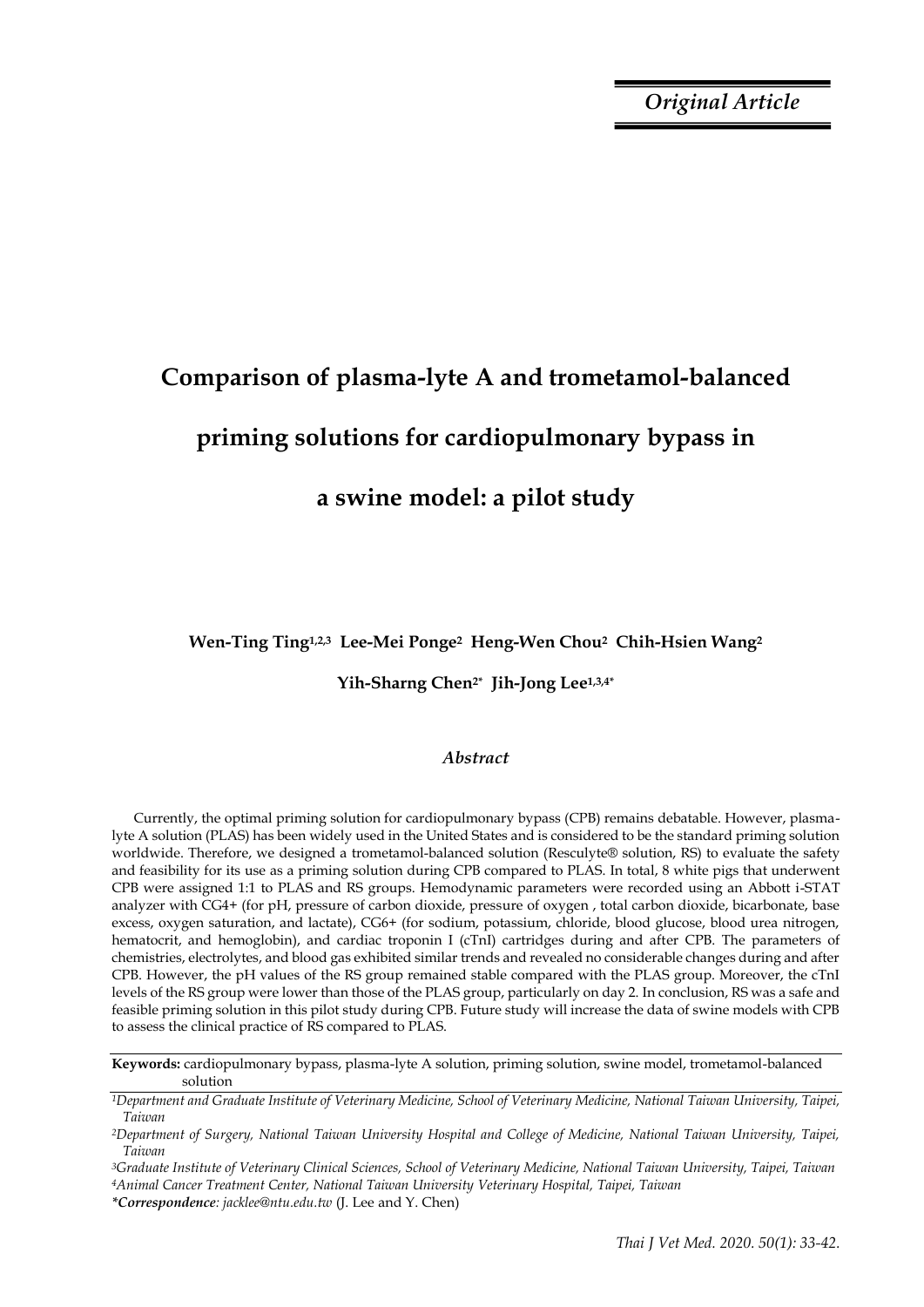#### *Introduction*

A priming solution is used to fill the extracorporeal circuit in cardiopulmonary bypass (CPB) applications during cardiac surgery. Basically, priming solutions can have crystalloids, colloids or blood as primary constituents (Gu and Boonstra, 2005). Crystalloid solutions are cheap and have a low risk of infection and anaphylactic reactions, compared with blood and colloid solutions. Nevertheless, determining the ideal priming solution is based on personal experience, religious beliefs and institute preferences, and it therefore remains debatable (Liskaser *et al.*, 2000; Lilley, 2002; Himpe, 2003a; Russell *et al.*, 2004). Although CPB offers cardiopulmonary support during cardiac surgery, it engenders a systemic inflammatory response syndrome, and various inflammatory mediators and vasoactive substances may deteriorate organ perfusion during CPB. Furthermore, changes in colloid osmotic pressure are related to postpump organ dysfunction, which results from hemodilution caused by priming solutions (Goto *et al.*, 1991).

Metabolic acidosis is also a potential complication of CPB and is associated with the types of priming solutions in the CPB circuit line (Liskaser *et al.*, 2000; Osthaus *et al.*, 2008). To alleviate or prevent metabolic acidosis, some strategies have been applied, including alterations to the priming fluid using additives of Llactate, acetate, gluconate, and bicarbonate (Takkunen *et al.*, 1985; Himpe *et al.*, 2003b; Morgan *et al.*, 2008). Acetate and gluconate in plasma-lyte A solution (PLAS) are metabolized to bicarbonate, which possesses approximately 53% of the buffering capacity to regulate the pH through hydrogen cation consumption. Nevertheless, a trometamol-balanced solution (Resculyte® solution, RS) uses trometamol, a biologically inert amino alcohol that has a higher alkalizing capacity than bicarbonate for alleviating acidosis (Nahas *et al.*, 1998).

The present study investigated the influence of RS on chemistries and electrolytes as well as hematology, blood gas and cardiac biomarkers in a CPB circuit. Moreover, the study compared the effects of RS and PLAS on pigs that underwent thoracic surgery with cardiopulmonary support and evaluated the safety and feasibility of RS in clinical practice.

### *Materials and Methods*

*Animals:* In the experiment, 8 white female pigs (aged 6-8 months; weight approximately 55-65 kg) were used and randomly assigned 1:1 to PLAS and RS groups. All pigs underwent CPB with different priming solutions at the National Taiwan University (NTU) Laboratory Animal Center (AAALAC-accredited facility) and were supervised by the Animal Care and Use Committee of the National Taiwan University (IACUC number: 20140366).

*Priming solutions:* The total volume of the priming solutions ranged from 2 to 3 liters according to the body weight of the pigs. The compositions of the two priming solutions were as follows:

1) PLAS: pH, 7.4; osmolality, 294 mOsml/kg; Na+, 140 mmol/L; K<sup>+</sup>, 5 mmol/L; Cl-, 98 mmol/L; Mg<sup>2+</sup>, 3 mmol/L; acetate, 27 mmol/L; and gluconate, 23

mmol/L (Baxter Healthcare Corporation, Deerfield, IL, USA).

2) RS: pH, 7.4; osmolality, 282 mOsml/kg; Na+, 135 mmol/L; K+, 4 mmol/L; Cl- , 100 mmol/L; Mg2+, 2 mmol/L; acetate, 24.5 mmol/L; gluconate, 25 mmol/L; and trometamol, 10 mmol/L (Resculyte® solution, Taiwan Biotech Co. Ltd., Taoyuan, Taiwan).

*Anesthesia and CPB:* Anesthesia, surgery and CPB were performed by the same team and in the same manner in all pigs. Atropine sulphate (Taiwan Biotech Co. Ltd., Taoyuan, Taiwan; 0.05 mg/kg intramuscular injection [IM]), cefazolin sodium (Taiwan Biotech Co. Ltd., Taiwan; 25 mg/kg, IM), and zoletil (Zoletil 50, Virbac, France; 5 mg/kg, IM) were administered as premedication. Each pig was then oxygenated with 100% oxygen, which was followed by induction with propofol (Fresenius Kabi, Austria; 0.5 mg/kg intravenous injection [IV]) and orally intubated with a cuffed endotracheal tube. Anesthesia was maintained with volume-controlled ventilators with oxygen (1.5 L/min), air (1.5 L/min), and isoflurane (Aesica Queenborough Ltd., UK; 1.5%–2%). The surgical sites (ventral chest and right and left groins) were shaved and treated with iodine. The arterial and central venous lines were placed percutaneously in the left femoral artery and vein for arterial and central venous pressure monitoring, respectively. Electrocardiography and temperature monitoring were conducted using electrode patches and rectal probes, respectively.

After the administration of succinylcholine chloride (Shinlin Sinseng Pharmaceutical Co. Ltd., Taoyuan, Taiwan; 2 mg/kg IV), a median sternotomy was performed: an incision was made from the suprasternal notch to the xiphoid process, and a reciprocating saw was subsequently used to divide the sternum along the previously created incision. After heparin sodium (Leo Pharma A/S, Ballerup, Denmark; 300 IU/kg IV) was administered to achieve an activated clotting time of >350s, an arterial cannula (HLS Cannula, 15-Fr, Maquet Cardiopulmonary GmbH, Rastatt, Germany) was inserted into the aorta; venous cannulation (DLP Single Stage Venous Cannula, 24-Fr, Medtronic, Minneapolis, MN, USA) was achieved through the right atrium. The CPB circuit was designed for the pigs using a centrifugal pump (Medtronic Biomedicus 560 centrifugal pump, Medtronic, Minneapolis, MN, USA), venous reservoir (Medtronic Cardiotomy reservoir, Medtronic, USA) and membrane oxygenator (Advanced Affinity Oxygenator, Medtronic, USA). CPB was initiated at a flow rate of  $1.2 - 1.8$  L/min/m<sup>2</sup>.

CPB was initiated for 180 minutes and blood samples were collected every 30 mins. At the end of 180 minutes, CPB was weaned and an interval of 30 mins was waited to monitor the arterial and central venous blood pressure and oxygen saturation. Finally, protamine sulphate (Cannexi, Fontenay-sous-Bois, France; 50 mg/pig IV) and furosemide (Yung Shin Pharm. Ind. Co. Ltd., Taichung, Taiwan; 20 mg/pig IV) were used after decannulation. All the pigs were successfully weaned from CPB and kept alive for 8 days. Finally, the pigs were euthanised on day 9 by injecting them with an overdose of propofol (2 mg/kg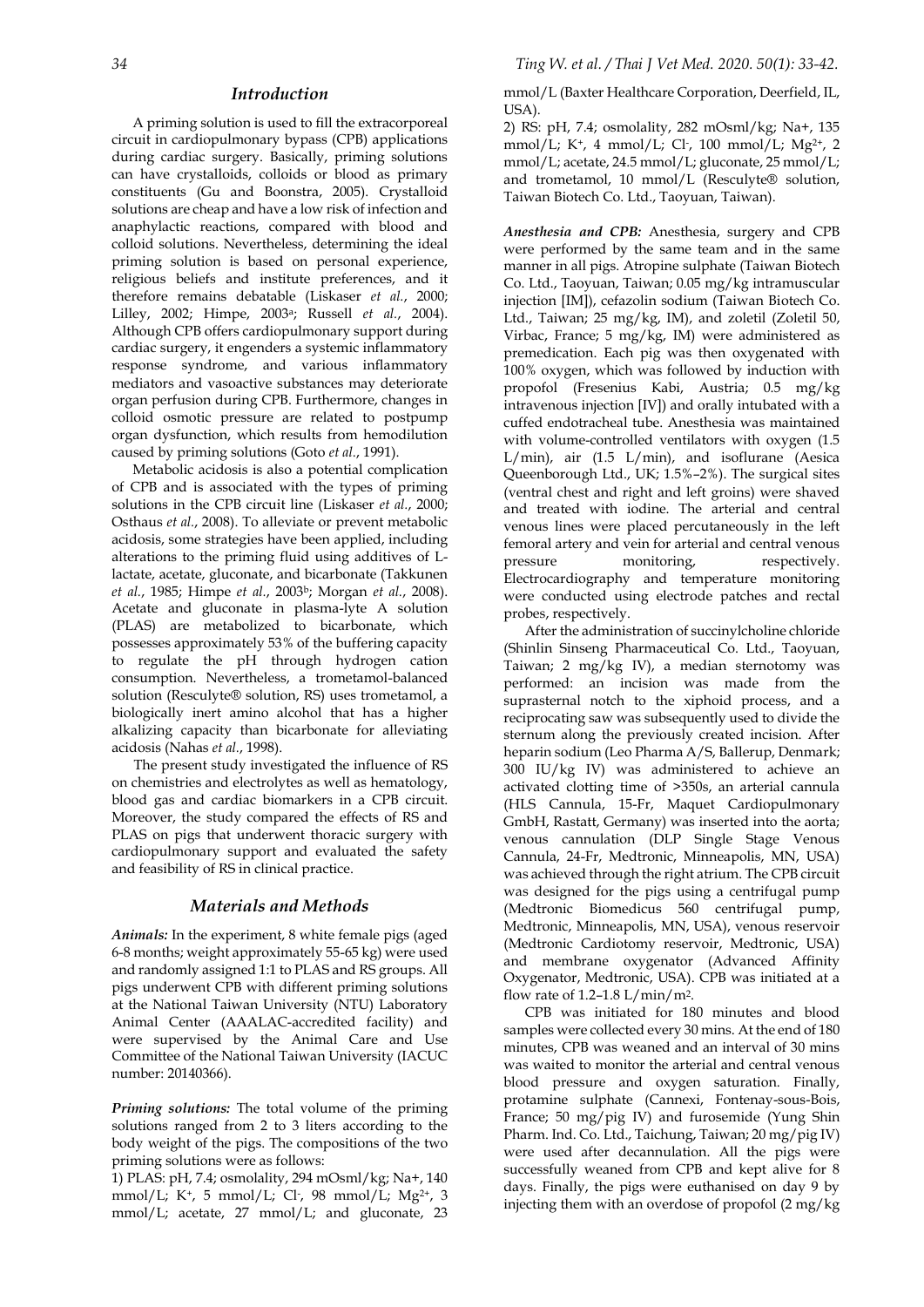IV) and potassium chloride (Taiwan Biotech Co. Ltd., Taoyuan, Taiwan; 100 mg/kg IV). The heart, liver, kidney, spleen, and lung tissues were excised and stored until for examination.

*Blood sampling:* Blood samples were collected at the following time points: preoperatively (baseline); 5 mins after heparin administration (heparin + 5 min); 30, 60, 90, 120, 150, and 180 mins after CPB (CPB + 30,  $+ 60$ ,  $+ 90$ ,  $+ 120$ ,  $+ 150$ , and  $+ 180$  mins, respectively); 30 mins after the completion of CPB (end of bypass  $[EB] + 30$  mins); day 2 ( $EB + 2$  days); day 4 ( $EB + 4$  days); day 7 (EB + 7 days); and day 9 (EB + 9 days). The blood samples were obtained from an arterial catheter placed in the femoral artery from the baseline to  $EB + 30$  mins and from the jugular vein at  $EB + 2$ ,  $+ 4$ ,  $+ 7$ , and  $+ 9$ days.

*Hemodynamic parameter measurement:* The collected blood samples were analyzed using an Abbott i-STAT (Abbott Point of Care, Princeton, NJ, USA) analyzer. Blood samples for the i-STAT CG4+ cartridge (for pH, pressure of carbon dioxide [*PCO*<sub>2</sub>], pressure of oxygen [*PO*<sub>2</sub>], total carbon dioxide [TCO<sub>2</sub>], bicarbonate [HCO<sub>3</sub>], base excess [BE], oxygen saturation [sO<sub>2</sub>], and lactate) and CG6+ cartridge (for sodium [Na], potassium [K], chloride [Cl], blood glucose, blood urea nitrogen [BUN], hematocrit [Hct] and hemoglobin [Hgb]) were obtained at the baseline; heparin + 5 mins;  $CPB + 60$ , + 120, and + 180 mins; EB + 30 mins; and EB  $+ 2$ ,  $+ 4$ ,  $+ 7$ , and  $+ 9$  days. Blood samples for the cardiac troponin I (cTnI) cartridge (Abbott Point of Care, USA) were obtained at the baseline; CPB + 180 mins; and EB  $+ 2$ ,  $+ 4$ ,  $+ 7$ , and  $+ 9$  days.

*Statistical analysis:* Statistical analysis was performed using R (version 3.3.2; The R Foundation) for Mac. All data is presented as means ± standard deviations. The two-sample *t* test was used to determine the differences in parameters between the PLAS and RS groups from the baseline to selected time points, and *p* < 0.05 was considered statistically significant.

### *Results*

During the study period, 8 white female pigs (aged 6-8 months; weight approximately 55-65 kg) were randomly assigned 1:1 to the PLAS and RS groups. All pigs underwent CPB with different priming solutions at the NTU Laboratory Animal Center. In total, eight pigs were included in the present study and the results are shown in Table 1.

*Chemistries and electrolytes:* The sodium levels of the PLAS group were stable and increased until EB + 2 days. The RS group also exhibited a similar trend to the PLAS group in that the sodium levels were slightly below the normal range and increased until  $EB + 2$ days, but did not differ significantly between the two groups (Fig. 1A). The chloride levels of the PLAS group decreased gradually until  $EB + 9$  days. The chloride levels of the RS group also declined slowly until CPB + 180 mins and slightly increased further until EB + 4 days (Fig. 1B). However, there were no significant differences between the two groups. By contrast, the potassium levels of both groups remained stable during the study period and the potassium levels of the RS group at  $EB + 9$  days was significantly higher than the PLAS group  $(p < 0.05)$  (Fig. 1C).

Blood glucose levels increased gradually and peaked at the end of surgery, after which they decreased slightly (Fig. 2A). Neither group showed significant differences in blood glucose levels. Except for at EB + 2 days, the blood glucose levels in the PLAS group were significantly higher than those in the RS group (*p* < 0.05). Furthermore, the BUN levels in both groups were within the normal range and showed similar trends and peaked at EB + 2 days (Fig. 2B). Both groups revealed no significant differences during the study except  $EB + 9$  days ( $p < 0.05$ ). The lactate levels of both groups fluctuated in abnormal ranges from the baseline to EB + 2 days, declined to the lowest points at  $EB + 4$  days ( $p \le 0.05$ ), and increased gradually at  $EB +$ 4 days until the end of the study period (Fig. 2C).

*Hematology:* Hct and Hgb levels were slightly reduced at heparin + 5 mins. Subsequently, these levels remained stable until  $EB + 9$  days (Figs. 3A-B). The PLAS and RS groups did not exhibit significant differences.

*Blood gases:* The pH values of both groups increased from the baseline to  $EB + 30$  mins and then decreased sharply to the lowest value at  $EB + 2$  days. Subsequently, the pH values returned to the normal range and remained stable until the end of the study period (Fig. 4A). The pH values of the PLAS group at  $EB + 4$  days was significantly higher than the RS group  $(p < 0.05)$ .

The *PCO*<sub>2</sub> levels of both groups remained stable from the baseline to EB + 30 mins and then increased until the end of the study period (Fig. 4B). However, there were no significant differences among all time points. Specifically, the PO<sub>2</sub> levels of both groups exhibited similar trends; high *PO*<sub>2</sub> levels were observed until EB + 30 mins, followed by a decrease below 40 mmHg until the end of the study period (Fig. 4C). But no significant differences were noted. Furthermore, the  $TCO<sub>2</sub>$  and  $HCO<sub>3</sub>$  levels of both groups exhibited similar trends and fluctuated slightly in abnormal ranges during the study period (Figs. 4D-E). There were no significant differences between the two groups.

The base excess levels of both groups increased from heparin  $+ 5$  mins to EB  $+7$  days and then decreased at  $EB + 9$  days (Fig. 4F). The  $SO<sub>2</sub>$  levels of both groups remained stable before EB + 180 mins and then declined below 80% until the end of the study period (Fig. 4G). The PLAS and RS groups did not reveal significant differences.

*cTnI:* The cTnI levels of both groups increased gradually from the baseline to  $EB + 2$  days (Fig. 5). Subsequently, the cTnI levels decreased to the normal range until  $EB + 9$  days. At  $EB + 2$  days, the cTnI levels in the PLAS group were significantly higher than those in the RS group ( $p < 0.05$ ).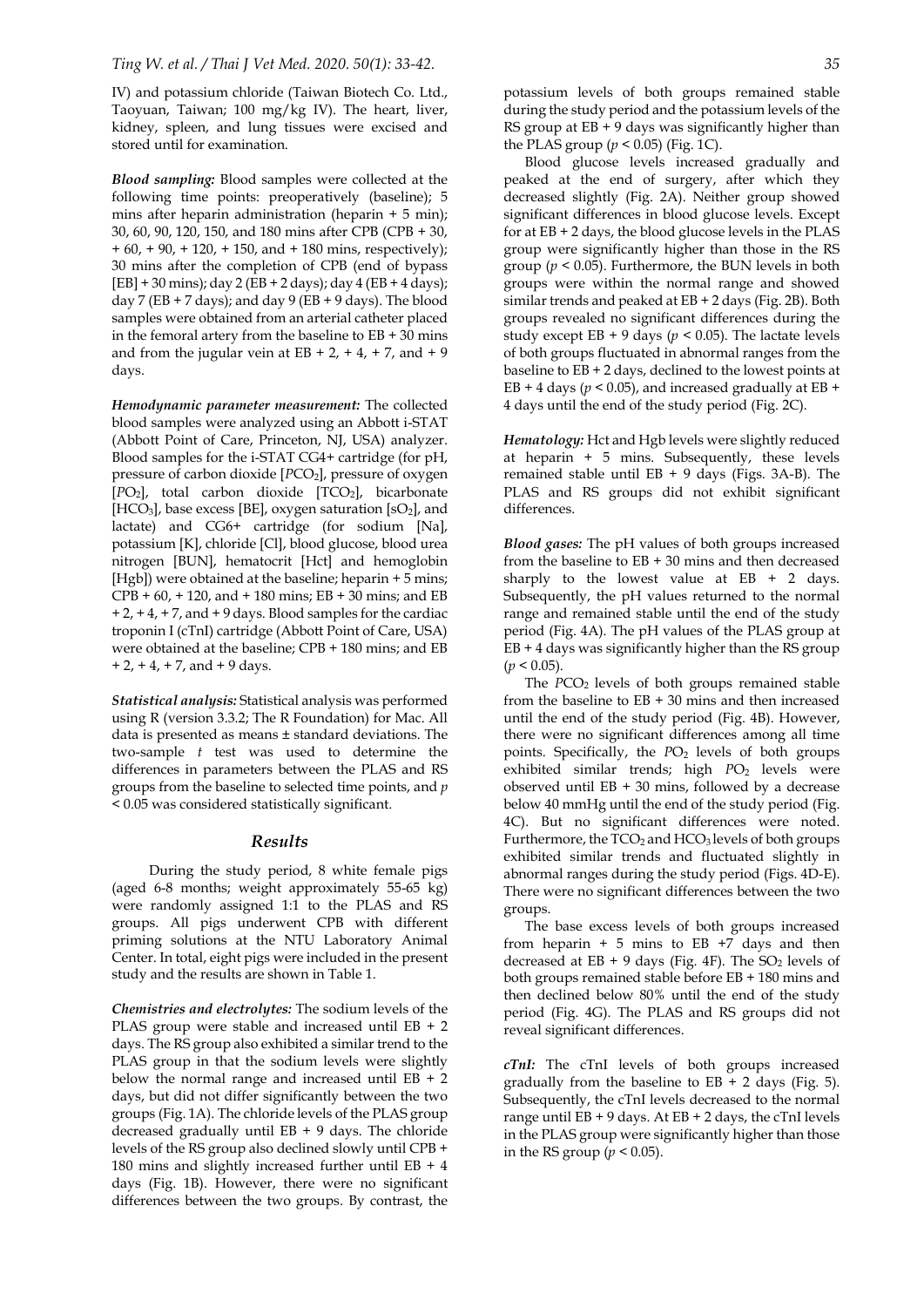|                                                     | Baseline                                   | Heparin<br>$+5$ mins                      | $+60$ mins<br><b>Bypass</b>              | $+120$ mins<br>Bypass                    | $+180$ mins<br>Bypass                     | EB +30 mins                              | EB +2 days                                 | $EB + 4 \text{ days}$                  | $EB + 7 \text{ days}$                  | EB +9 days                              |
|-----------------------------------------------------|--------------------------------------------|-------------------------------------------|------------------------------------------|------------------------------------------|-------------------------------------------|------------------------------------------|--------------------------------------------|----------------------------------------|----------------------------------------|-----------------------------------------|
| Na (mmol/L)<br><b>PLAS</b><br>RS                    | $140.50 \pm 1.29$<br>$133.38 \pm 9.30$     | $139.50 \pm 0.58$ $134.25 \pm 6.85$       | $138.75 \pm 0.96$<br>$134.25 \pm 6.29$   | $133.50 \pm 5.69$<br>$138.00 \pm 0.82$   | $138.25 \pm 0.96$<br>$133.50 \pm 6.35$    | $134.25 \pm 5.56$<br>$138.50 \pm 1.29$   | $142.50 \pm 4.65$<br>$145.25 \pm 1.71$     | $141.75 \pm 1.26$<br>$140.50 \pm 3.87$ | $140.75 \pm 1.26$<br>$141.00 \pm 1.83$ | $139.00 \pm 1.15$<br>$143.00 \pm 5.35$  |
| K (mmol/L)<br><b>PLAS</b><br>RS                     | $3.98 \pm 0.25$<br>$3.98 \pm 0.15$         | $3.80 \pm 0.14$<br>$4.03 \pm 0.39$        | $3.78 \pm 0.10$<br>$3.75 \pm 0.42$       | $3.85 \pm 0.13$<br>$4.03 \pm 0.35$       | $3.93 \pm 0.17$<br>$3.95 \pm 0.53$        | $4.13 \pm 0.25$<br>$4.03 \pm 0.54$       | $4.08 \pm 0.43$<br>$4.43 \pm 0.21$         | $4.10 \pm 0.22$<br>$4.25 \pm 0.62$     | $4.60 \pm 0.54$<br>$5.00 \pm 0.96$     | $3.98 \pm 0.40*$<br>$5.00 \pm 0.27*$    |
| Cl (mmol/L)<br><b>PLAS</b><br>RS                    | $100.00 \pm 6.98$<br>$102.5 \pm 2.52$      | $100.25 \pm 2.75$<br>$97.50 \pm 6.61$     | $99.75 \pm 2.50$<br>$96.25 \pm 4.99$     | $99.00 \pm 2.16$<br>$96.50 \pm 4.43$     | $99.50 \pm 2.52$<br>$95.00 \pm 3.83$      | $96.50 \pm 4.36$<br>$98.75 \pm 3.59$     | $98.25 \pm 1.89$<br>$97.25 \pm 3.77$       | $97.75 \pm 2.06$<br>$99.00 \pm 0.82$   | $96.50 \pm 1.29$<br>$97.00 \pm 1.63$   | $97.50 \pm 1.00$<br>$95.75 \pm 1.71$    |
| BUN (mg/dL)<br><b>PLAS</b><br>R <sub>S</sub>        | $5.50 \pm 3.00$<br>$5.87 \pm 1.02$         | $5.20 \pm 2.20$<br>$5.00 \pm 2.31$        | $5.25 \pm 2.63$<br>$5.72 \pm 1.70$       | $6.00 \pm 2.94$<br>$6.12 \pm 1.44$       | $6.75 \pm 3.30$<br>$7.07 \pm 1.42$        | $7.25 \pm 3.40$<br>$7.50\pm1.00$         | $19.50 \pm 3.87$<br>$20.25 \pm 4.11$       | $6.25 \pm 3.59$<br>$7.00 \pm 1.83$     | $6.00 \pm 2.58$<br>$9.00 \pm 1.83$     | $7.00 \pm 1.41*$<br>$4.50 \pm 1.73*$    |
| Glucose (mg/dL)<br><b>PLAS</b><br>RS                | $105.00 \pm 34.61$<br>$99.13 \pm 30.84$    | $109.00 \pm 34.34$<br>$98.25 \pm 22.04$   | $151.75 \pm 44.40$<br>$136.00 \pm 37.31$ | $160.75 \pm 45.33$<br>$137.75 \pm 31.97$ | $174.50 \pm 54.98$<br>$145.25 \pm 26.44$  | $155.75 \pm 26.40$<br>$163.50 \pm 41.22$ | $108.25 \pm 13.60*$<br>$128.25 \pm 15.13*$ | $91.75 \pm 13.12$<br>$83.25 \pm 7.27$  | $92.50 \pm 10.08$<br>$85.5 \pm 8.58$   | $105.75 \pm 30.41$<br>$115.5 \pm 46.28$ |
| Lactate (mmol/L)<br><b>PLAS</b><br>RS <sub></sub>   | $2.76 \pm 1.41$<br>$3.64 \pm 3.01$         | $2.19 \pm 0.75$<br>$2.65 \pm 1.00$        | $3.37 \pm 1.19$<br>$3.82 \pm 2.01$       | $3.45 \pm 2.08$<br>$3.26 \pm 1.72$       | $4.09 \pm 2.69$<br>$2.93 \pm 0.50$        | $4.11 \pm 2.33$<br>$3.55 \pm 1.17$       | $3.46 \pm 0.87$<br>$4.52 \pm 1.78$         | $0.96 \pm 0.12*$<br>$1.79 \pm 0.25*$   | $1.86 \pm 1.10$<br>$2.11 \pm 0.71$     | $3.58 \pm 2.20$<br>$2.68 \pm 2.45$      |
| Hct $\binom{0}{0}$<br><b>PLAS</b><br>RS <sub></sub> | $28.00 \pm 2.94$<br>$30.38 \pm 3.40$       | $21.75 \pm 6.85$<br>$26.75 \pm 4.57$      | $28.00 \pm 3.37$<br>$26.00 \pm 2.16$     | $27.75 \pm 3.20$<br>$26.50 \pm 2.24$     | $28.25 \pm 2.50$<br>$26.50 \pm 2.52$      | $26.75 \pm 4.03$<br>$26.25 \pm 1.71$     | $24.25 \pm 0.96$<br>$27.25 \pm 6.02$       | $22.75 \pm 4.42$<br>$25.00 \pm 4.24$   | $26.00 \pm 0.82$<br>$23.75 \pm 2.87$   | $23.75 \pm 2.87$<br>$25.50 \pm 4.20$    |
| Hgb (gdL)<br><b>PLAS</b><br>RS                      | $10.35 \pm 1.14$<br>$9.53 \pm 0.97$        | $9.08 \pm 1.54$<br>$7.43 \pm 2.31$        | $9.55 \pm 1.14$<br>$8.85 \pm 0.74$       | $9.03 \pm 0.99$<br>$9.45 \pm 1.11$       | $9.60 \pm 0.84$<br>$9.03 \pm 0.88$        | $9.10 \pm 1.36$<br>$8.93 \pm 0.57$       | $8.25 \pm 0.33$<br>$9.28 \pm 2.02$         | $8.50 \pm 1.45$<br>$7.73 \pm 1.51$     | $8.05 \pm 0.96$<br>$8.83 \pm 0.28$     | $8.10 \pm 0.98$<br>$8.65 \pm 1.44$      |
| <b>PLAS</b><br>RS<br>pН                             | $7.47 \pm 0.09$<br>$7.45 \pm 0.12$         | $7.48 \pm 0.07$<br>$7.50 \pm 0.04$        | $7.46 \pm 0.12$<br>$7.52 \pm 0.06$       | $7.50 \pm 0.16$<br>$7.50 \pm 0.07$       | $7.54 \pm 0.12$<br>$7.49 \pm 0.09$        | $7.45 \pm 0.09$<br>$7.50\pm0.10$         | $7.30 \pm 0.13$<br>$7.39 \pm 0.03$         | $7.38 \pm 0.04*$<br>$7.43 \pm 0.03*$   | $7.40 \pm 0.04$<br>$7.45 \pm 0.04$     | $7.44 \pm 0.12$<br>$7.40 \pm 0.08$      |
| $PCO2$ (mmHg)<br><b>PLAS</b><br>RS                  | $40.29 \pm 10.07$<br>$39.35 \pm 7.60$      | $35.25 \pm 7.86$<br>$31.48 \pm 5.05$      | $39.78 \pm 13.20$<br>$34.88 \pm 5.26$    | $38.18 \pm 12.63$<br>$36.83 \pm 6.03$    | $39.25 \pm 5.32$<br>34.00 ± 4.84          | $41.68 \pm 4.86$<br>$36.40 \pm 2.58$     | $63.80 \pm 16.87$<br>$52.18 \pm 3.86$      | $50.15 \pm 3.97$<br>$55.13 \pm 4.83$   | $49.85 \pm 4.10$<br>$54.28 \pm 6.09$   | $46.43 \pm 10.89$<br>$46.50 \pm 8.33$   |
| $PO2$ (mmHg)<br>BE (mmol/L)<br><b>PLAS</b><br>RS    | $432.63 \pm 106.48$<br>$313.33 \pm 199.52$ | $342.25 \pm 101.98$<br>$327.50 \pm 93.28$ | $227.00 \pm 51.79$<br>$290.00 \pm 55.53$ | $278.25 \pm 95.14$<br>$292.00 \pm 64.94$ | $316.50 \pm 123.01$<br>$283.00 \pm 77.05$ | 234.00 ± 247.29<br>253.75 ± 217.22       | $25.50 \pm 1.29$<br>$26.00 \pm 3.27$       | $29.25 \pm 8.66$<br>$24.5 \pm 4.12$    | $25.75 \pm 8.06$<br>$27.75 \pm 4.11$   | $38.50 \pm 15.76$<br>$52.25 \pm 31.53$  |
| HCO <sub>3</sub> (mmol/L)<br><b>PLAS</b><br>RS      | $3.75 \pm 4.79$<br>$4.75 \pm 2.75$         | $2.25 \pm 3.50$<br>$1.25 \pm 2.88$        | $3.75 \pm 5.32$<br>$5.50 \pm 1.29$       | $6.50 \pm 6.45$<br>$6.00 \pm 2.31$       | $6.50 \pm 4.65$<br>$6.50 \pm 7.59$        | $5.25 \pm 7.27$<br>$5.00 \pm 6.27$       | $6.75 \pm 3.77$<br>$4.50 \pm 4.04$         | $8.75 \pm 1.50$<br>$7.50 \pm 1.29$     | $10.25 \pm 2.87$<br>$8.25 \pm 1.71$    | $4.25 \pm 2.87$<br>$6.25 \pm 2.50$      |
| <b>PLAS</b><br>RS                                   | $27.53 \pm 3.40$<br>$28.48 \pm 1.60$       | $25.80 \pm 3.74$<br>$24.32 \pm 2.91$      | $28.33 \pm 1.24$<br>$27.33 \pm 4.81$     | $29.68 \pm 5.06$<br>$28.95 \pm 1.78$     | $29.23 \pm 5.88$<br>$29.88 \pm 3.18$      | $28.53 \pm 5.35$<br>$29.23 \pm 5.01$     | $31.05 \pm 1.94$<br>$31.80 \pm 3.28$       | $33.33 \pm 1.49$<br>$32.68 \pm 0.93$   | $33.15 \pm 1.53$<br>$34.38 \pm 2.42$   | $30.63 \pm 1.30$<br>$28.83 \pm 2.47$    |

Table 1 Chemistries, electrolytes, hematology, blood gas and cTnI in PLAS and RS groups **Table 1** Chemistries, electrolytes, hematology, blood gas and cTnI in PLAS and RS groups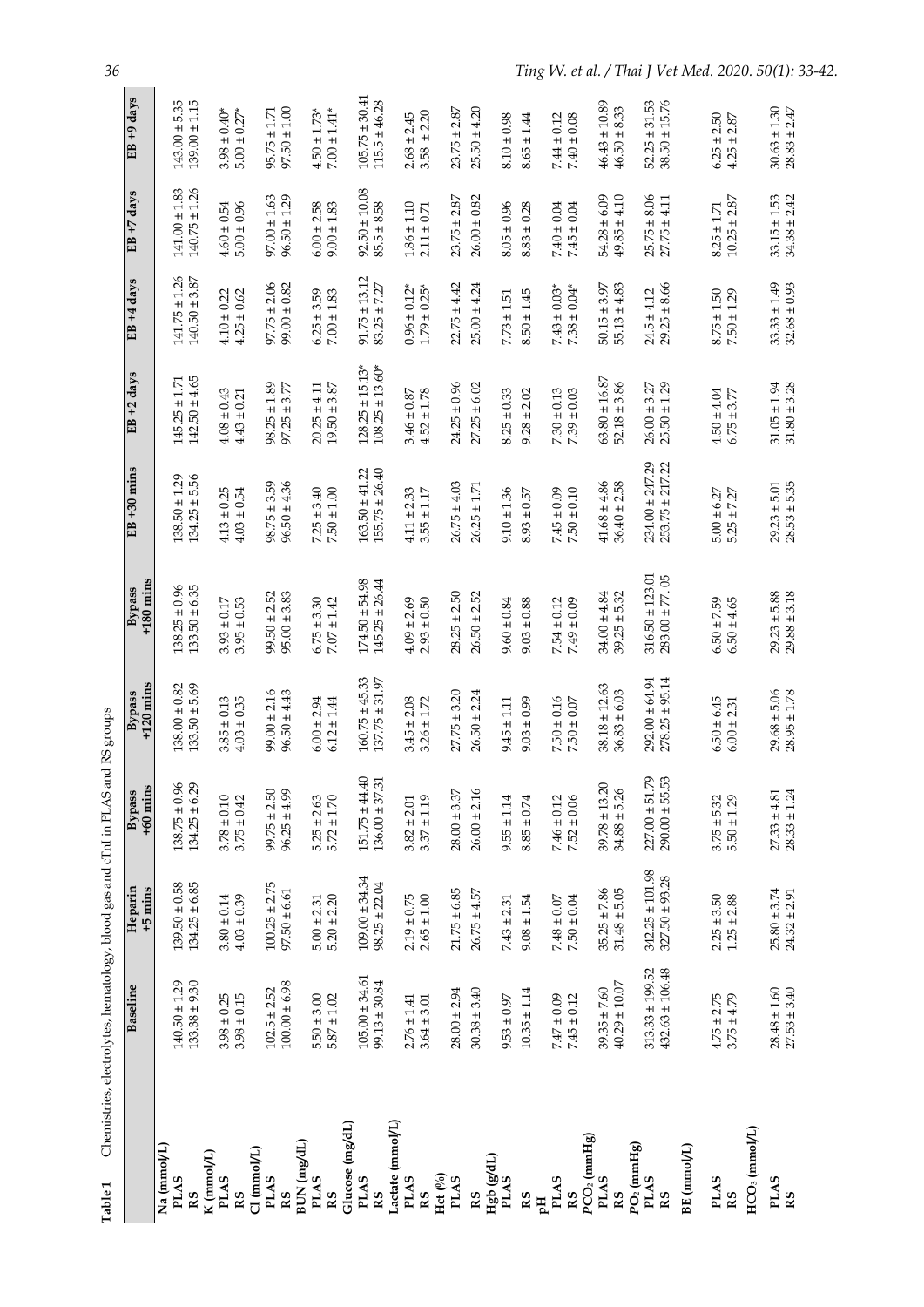| TCO <sub>2</sub> (mmol/L)                                                           |                                      |                                      |                                                                                                                                                                                                                                                                                                                                                                                                                           |                                                                          |                                                           |                                                                                    |                                           |                                      |                                       |                                                               |
|-------------------------------------------------------------------------------------|--------------------------------------|--------------------------------------|---------------------------------------------------------------------------------------------------------------------------------------------------------------------------------------------------------------------------------------------------------------------------------------------------------------------------------------------------------------------------------------------------------------------------|--------------------------------------------------------------------------|-----------------------------------------------------------|------------------------------------------------------------------------------------|-------------------------------------------|--------------------------------------|---------------------------------------|---------------------------------------------------------------|
| PLAS<br>RS                                                                          | $28.63 \pm 3.50$<br>$29.75 \pm 1.71$ | $26.75 \pm 3.69$<br>$25.25 \pm 2.99$ | $28.50 \pm 4.73$<br>$29.25 \pm 1.50$                                                                                                                                                                                                                                                                                                                                                                                      | $30.50 \pm 5.26$<br>$30.00 \pm 1.63$                                     | $30.5 \pm 5.74$<br>$31.00 \pm 3.16$                       | $30.25 \pm 4.86$<br>29.75 ± 5.56                                                   | $33.00 \pm 1.83$ $33.25 \pm 3.20$         | $34.50 \pm 1.00$<br>$34.75 \pm 1.71$ | $36.00 \pm 2.16*$<br>$34.75 \pm 1.71$ | $30.25 \pm 2.50$<br>$32.00 \pm 1.41$                          |
| $\begin{array}{c} \textbf{SO}_2 \, ( ^{0} \! / \!_0 ) \\ \textbf{PLAS} \end{array}$ |                                      |                                      |                                                                                                                                                                                                                                                                                                                                                                                                                           |                                                                          |                                                           |                                                                                    |                                           |                                      |                                       |                                                               |
|                                                                                     | $100.00 \pm 0.00$                    | $100.00\pm0.00$                      | $99.75 \pm 0.50$                                                                                                                                                                                                                                                                                                                                                                                                          | $100.00 \pm 0.00$                                                        | $100.00 \pm 0.00$                                         | $74.75 \pm 30.39$<br>94.00 $\pm$ 10.10                                             | $40.00 \pm 3.92$<br>$45.25 \pm 4.99$      | $44.50 \pm 9.98$                     | $44.00 \pm 20.77$                     | $72.75 \pm 27.93$                                             |
| Troponin I (ng/mL)<br>RS                                                            | $100.00 \pm 0.00$                    | $100.00 \pm 0.00$                    | $100.00 \pm 0.00$                                                                                                                                                                                                                                                                                                                                                                                                         | $99.75 \pm 0.50$                                                         | $100.00 \pm 0.00$                                         |                                                                                    |                                           | $51.25 \pm 20.35$                    | $53.80 \pm 9.85$                      | $66.00 \pm 24.40$                                             |
|                                                                                     |                                      |                                      |                                                                                                                                                                                                                                                                                                                                                                                                                           |                                                                          |                                                           |                                                                                    |                                           |                                      |                                       |                                                               |
| <b>PLAS</b><br>R <sub>S</sub>                                                       | $0.03\pm0.03$<br>$0.00\,$            |                                      |                                                                                                                                                                                                                                                                                                                                                                                                                           |                                                                          |                                                           | $0.60 \pm 0.22$<br>$0.53 \pm 0.19$                                                 | $1.32 \pm 0.31*$<br>$0.60 \pm 0.15*$      | $0.31 \pm 0.07$<br>$0.23 \pm 0.04$   | $0.08 \pm 0.04$<br>$0.04 \pm 0.01$    | $\begin{array}{c} 0.04 \pm 0.02 \\ 0.06 \pm 0.03 \end{array}$ |
| The data is given as the mean $\pm$ SD. * $p$ < 0.05 between the two groups.        |                                      |                                      |                                                                                                                                                                                                                                                                                                                                                                                                                           |                                                                          |                                                           |                                                                                    |                                           |                                      |                                       |                                                               |
|                                                                                     |                                      |                                      |                                                                                                                                                                                                                                                                                                                                                                                                                           |                                                                          |                                                           |                                                                                    |                                           |                                      |                                       |                                                               |
|                                                                                     |                                      |                                      |                                                                                                                                                                                                                                                                                                                                                                                                                           |                                                                          |                                                           |                                                                                    |                                           |                                      |                                       |                                                               |
|                                                                                     |                                      | 4                                    |                                                                                                                                                                                                                                                                                                                                                                                                                           |                                                                          | $\mathbf{m}$                                              |                                                                                    |                                           |                                      |                                       |                                                               |
|                                                                                     |                                      | <b>THARRANARYA</b><br>(1/joww) eN    |                                                                                                                                                                                                                                                                                                                                                                                                                           | $\ddot{\cdot}$<br>$\ddot{\cdot}$                                         | 3 2 3<br>Cl (mmol/L)                                      |                                                                                    |                                           |                                      |                                       |                                                               |
|                                                                                     |                                      |                                      |                                                                                                                                                                                                                                                                                                                                                                                                                           |                                                                          | <b>36 \$</b><br>92                                        |                                                                                    |                                           |                                      |                                       |                                                               |
|                                                                                     |                                      | Ulus s = Uleday<br>94/19569          | UIWOEX<br>UILLOST X SSEONS<br>UIWOCL * seedla<br>UILLOS X SECAR                                                                                                                                                                                                                                                                                                                                                           | SARD 6 X 83<br>step < x e y<br>step b x 03<br>SARD LY BY                 | UILLES & UILLEDEL<br>aultasea<br>ஜ                        | SARD LX BY<br>UIWOEXAN<br>Ullu OBI * secand<br>UILLOCK X SSECAR<br>UILLOS X SEEDIS | SARD EXEX<br>step < x e y<br>SARD B X B Y |                                      |                                       |                                                               |
|                                                                                     |                                      |                                      |                                                                                                                                                                                                                                                                                                                                                                                                                           |                                                                          |                                                           |                                                                                    |                                           |                                      |                                       |                                                               |
|                                                                                     |                                      |                                      | $-5$<br>Vld  o                                                                                                                                                                                                                                                                                                                                                                                                            |                                                                          |                                                           | $\sum_{k=1}^{\infty}$<br>$M$ d $\sim$                                              |                                           |                                      |                                       |                                                               |
|                                                                                     |                                      |                                      | $\mathbf C$                                                                                                                                                                                                                                                                                                                                                                                                               |                                                                          |                                                           |                                                                                    |                                           |                                      |                                       |                                                               |
|                                                                                     |                                      |                                      | 6<br>S                                                                                                                                                                                                                                                                                                                                                                                                                    |                                                                          |                                                           |                                                                                    |                                           |                                      |                                       |                                                               |
|                                                                                     |                                      |                                      | 4<br>$\overline{\phantom{a}}$<br>K (mmol/L)                                                                                                                                                                                                                                                                                                                                                                               |                                                                          | $\vdots$                                                  | $\ddot{\cdot}$                                                                     |                                           |                                      |                                       |                                                               |
|                                                                                     |                                      |                                      | $\sim$<br>$\overline{\phantom{0}}$                                                                                                                                                                                                                                                                                                                                                                                        |                                                                          |                                                           |                                                                                    |                                           |                                      |                                       |                                                               |
|                                                                                     |                                      |                                      | $\frac{1}{\sqrt{2}}\frac{1}{\sqrt{2}}\frac{1}{\sqrt{2}}\frac{1}{\sqrt{2}}\frac{1}{\sqrt{2}}\frac{1}{\sqrt{2}}\frac{1}{\sqrt{2}}\frac{1}{\sqrt{2}}\frac{1}{\sqrt{2}}\frac{1}{\sqrt{2}}\frac{1}{\sqrt{2}}\frac{1}{\sqrt{2}}\frac{1}{\sqrt{2}}\frac{1}{\sqrt{2}}\frac{1}{\sqrt{2}}\frac{1}{\sqrt{2}}\frac{1}{\sqrt{2}}\frac{1}{\sqrt{2}}\frac{1}{\sqrt{2}}\frac{1}{\sqrt{2}}\frac{1}{\sqrt{2}}\frac{1}{\sqrt{2}}$<br>$\circ$ | UIWOST & SECAR<br>UIWOCZ * sseala<br>UILLOS X SEEDIO<br>UILL S * UILEGOY | SARD L X BY<br>SARD B X B Y<br>SARD LY BY<br>UIW OF X 0 Y | SARD 6 X BY                                                                        |                                           |                                      |                                       |                                                               |
|                                                                                     |                                      |                                      |                                                                                                                                                                                                                                                                                                                                                                                                                           |                                                                          | $S = -14$                                                 |                                                                                    |                                           |                                      |                                       |                                                               |
|                                                                                     |                                      |                                      |                                                                                                                                                                                                                                                                                                                                                                                                                           |                                                                          |                                                           |                                                                                    |                                           |                                      |                                       |                                                               |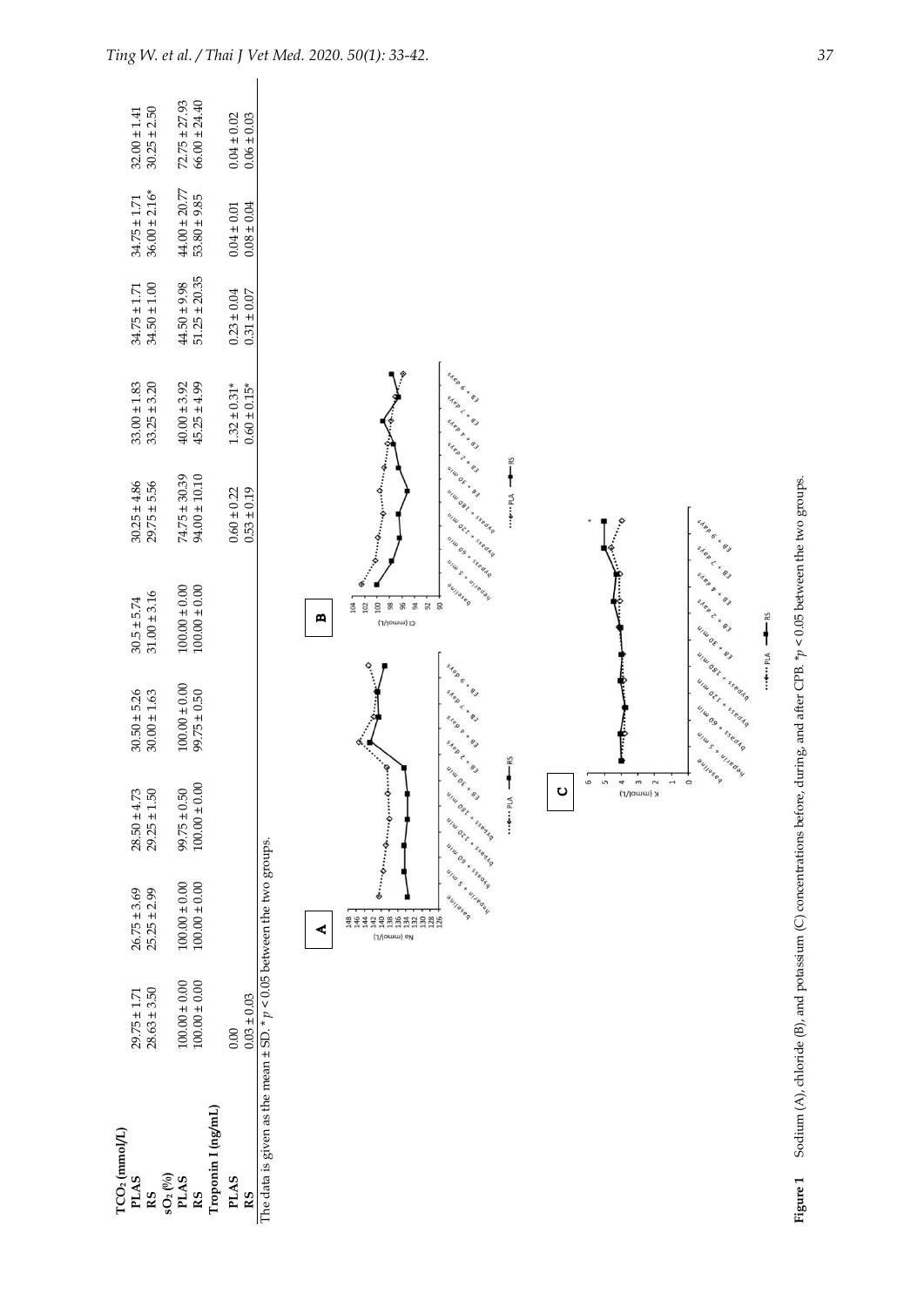

**Figure 2** Blood glucose (A), BUN (B), and lactate (C) concentrations before, during, and after CPB. \**p* < 0.05 between the two groups.



**Figure 3** Hct (A) and Hgb (B) concentrations before, during, and after CPB.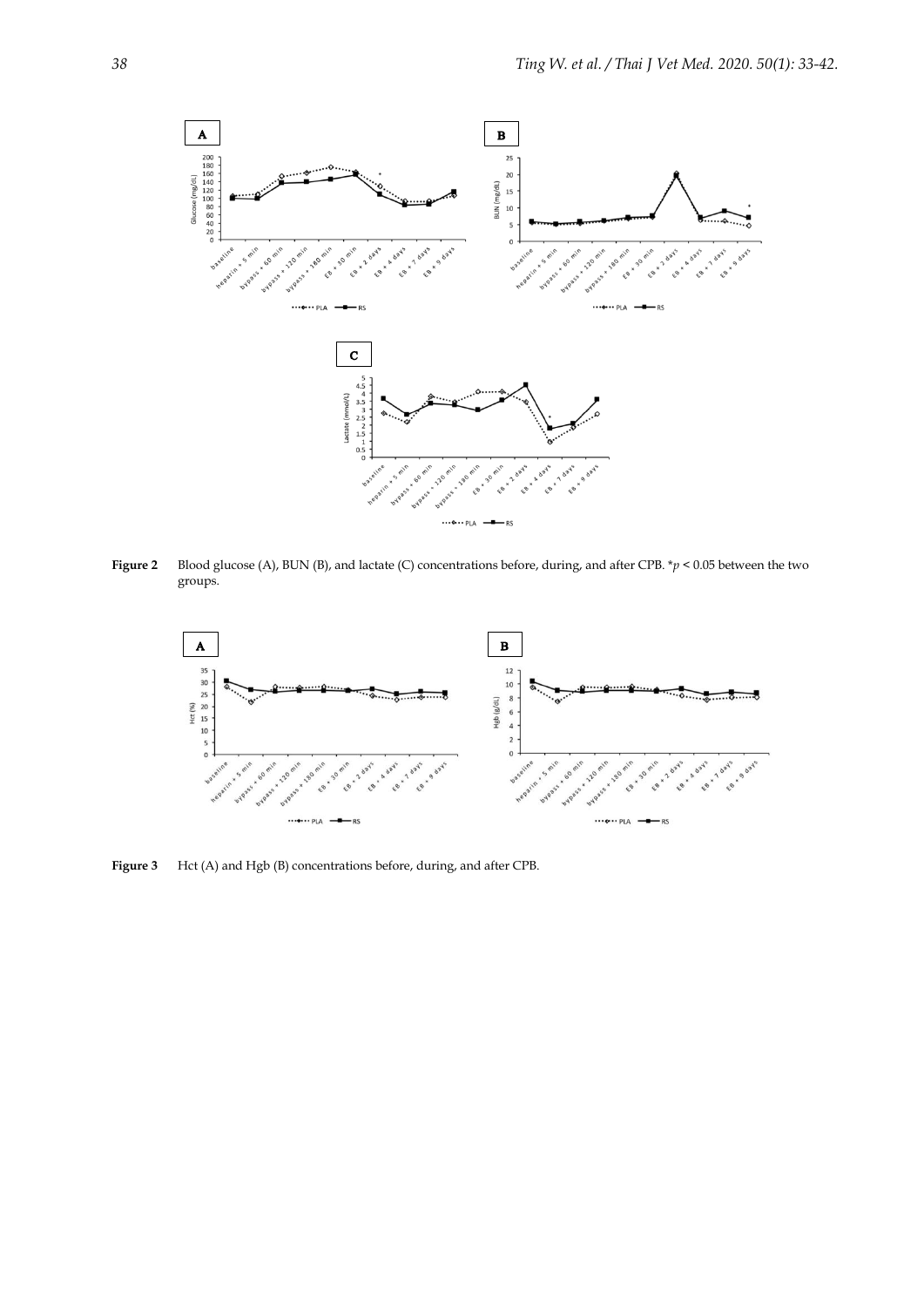

**Figure 4** pH (A),  $PCO_2(B)$ ,  $PO_2(C)$ ,  $TCO_2(D)$ ,  $HCO_3(E)$ , base excess (F), and  $SO_2(G)$  levels before, during and after CPB.  $*p < 0.05$ between the two groups.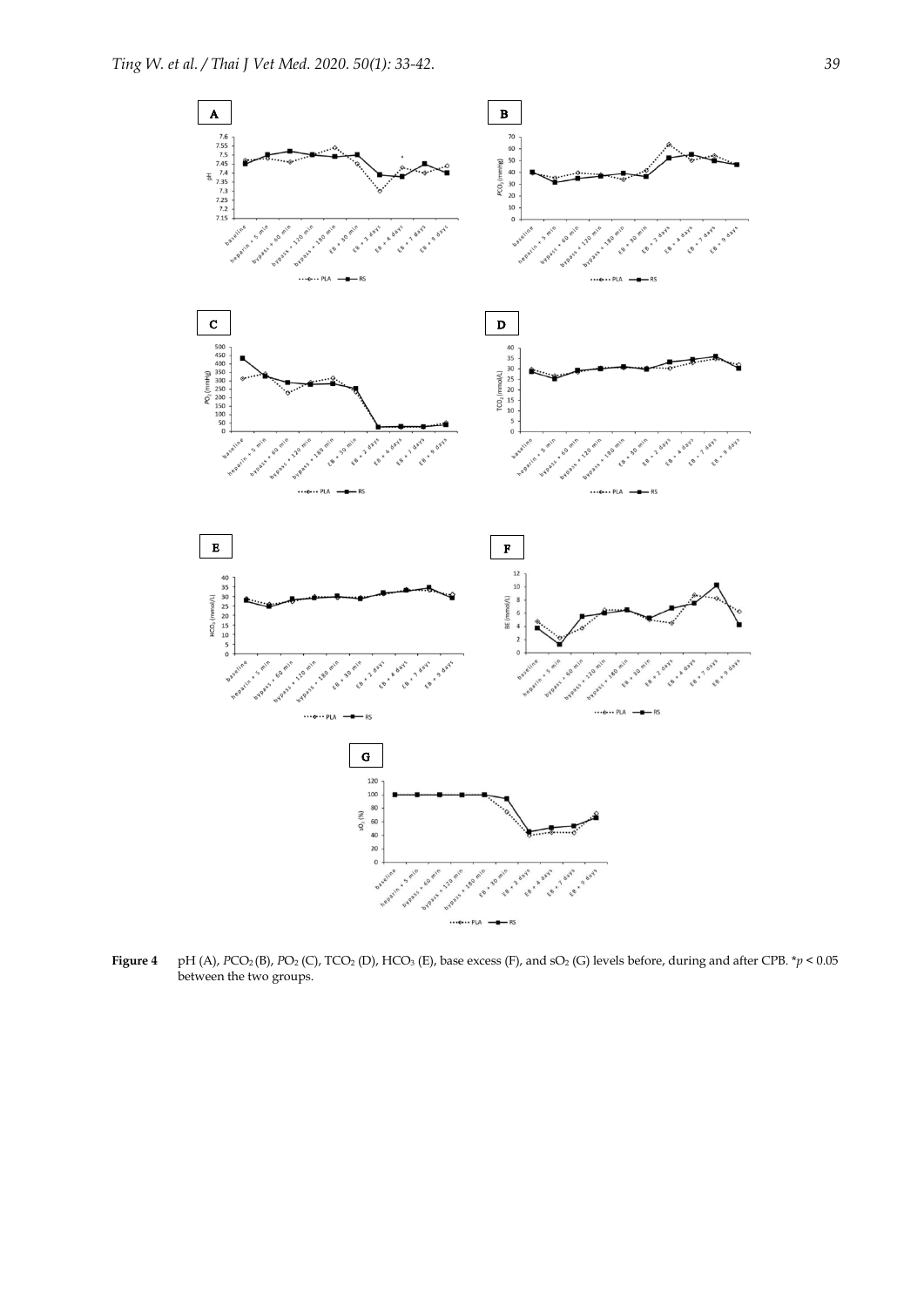

**Figure 5** cTn I levels before, during and after CPB. \**p* < 0.05 between the two groups.

#### *Discussion*

Many different compositions of priming solutions for CPB have been developed using crystalloids, colloids or blood as primary constituents. However, the optimal priming solution for CPB remains debatable. Compared with blood and colloid solutions, crystalloid solutions are more advantageous because they are cheaper and have a lower risk of infection and anaphylactic reaction (Gu and Boonstra, 2005).

Currently, crystalloid solutions, including Lactated Ringer's solution, Ringer's solution, normal saline and PLAS, have been used. These solutions have similar sodium concentrations and may contain physiological potassium concentrations. PLAS has been widely used in the United States and is considered to be the standard priming solution worldwide. In this study, we designed a new priming solution, RS, and explored the differences between RS and PLAS in a swine model. Most components of these two solutions are almost the same. Both solutions comprise acetate and gluconate, which are metabolized to bicarbonate in the liver. The only difference is the use of trometamol in RS. The buffering capacity of trometamol is approximately three times that of bicarbonate; therefore, RS has a higher alkalizing capacity for alleviating acidosis, compared with PLAS (Nahas *et al.*, 1998).

*Chemistries and electrolytes:* Studies have suggested that CPB may result in electrolyte changes through intracellular shift and increased urination. However, the sodium, potassium and chloride levels in our study were within the normal range and did not exhibit significant changes (Polderman *et al.*, 2000). The sodium levels of both groups peaked at  $EB + 2$  days, and this may have been due to dehydration caused by poor appetite because of surgical pain. Principally, a decline in sodium levels before the initiation of CPB and then an immediate increase in such levels after EB are common complications (Lee *et al.*, 2015; Bilal *et al.*, 2016). However, our data does not exhibit such significant changes during CPB, possibly because circulation was partially maintained by the heart rather than complete pumping through CPB. Furthermore, the RS group had lower sodium levels than the PLAS group. The gradual decrease in the chloride levels of both groups during CPB may be attributed to priming with large-volume solutions. In addition, the chloride

levels of the RS group were relatively lower than those of the PLAS group, despite the higher chloride content of RS. The changes in chloride levels may have been caused by water balance alterations. Moreover, large volumes of priming solutions result in similar changes in sodium and chloride concentrations. However, the potassium levels remained stable and exhibited no significant differences between the groups.

Blood glucose levels increased from the initiation of CPB and peaked at EB. Slight hyperglycemia may be caused by the release of cytokines and catecholamines after inflammatory response during CPB (Anand *et al.*, 1990; Brix-Christensen, 2001; Yates *et al.*, 2006; Falcao *et al.*, 2008). In addition to inflammatory response, pain and anesthesia-induced stress response might engender increased blood glucose levels (Dawson *et al.*, 1997). However, the observed blood glucose levels remained constant during the 90-min period between the baseline and the initiation of CPB, suggesting that hyperglycemia may be caused by CPB. Furthermore, hyperglycemia during CPB was reported to be associated with poor prognosis, higher mortality and bloodstream infections (Gore *et al.*, 2001). The lower blood glucose levels in the RS group could have been related to trometamol, because trometamol has been known to increase insulin release and cause hypoglycemia. Therefore, the blood glucose curve for RS was slightly lower than that for PLAS, suggesting that RS may alleviate inflammatory response and have a lower risk of mortality and infection than PLAS.

Lactate levels are indicators of tissue perfusion and are influenced by hypothermia, CPB flow, hemodilution and neurohormonal activation (Munoz *et al.*, 2000; Shinde *et al.*, 2005). The RS and PLAS groups in this study exhibited moderate hyperlactatemia, which was caused by anesthesia and CPB until EB + 2 days. However, the lactate levels of both groups increased from  $EB + 4$  days due to stress response to blood collection and wound pain. Basically, both groups exhibited similar trends regarding changes in lactate levels. BUN levels were examined to monitor renal function. The BUN levels of both groups were constant and peaked only at  $EB + 2$  days because of poor kidney perfusion. Except at EB + 2 days, neither group exhibited obvious damage to renal function.

*Hematology:* The Hct and Hgb levels of both groups were slightly lower than those at the baseline due to hemodilution, blood loss during thoracic surgery and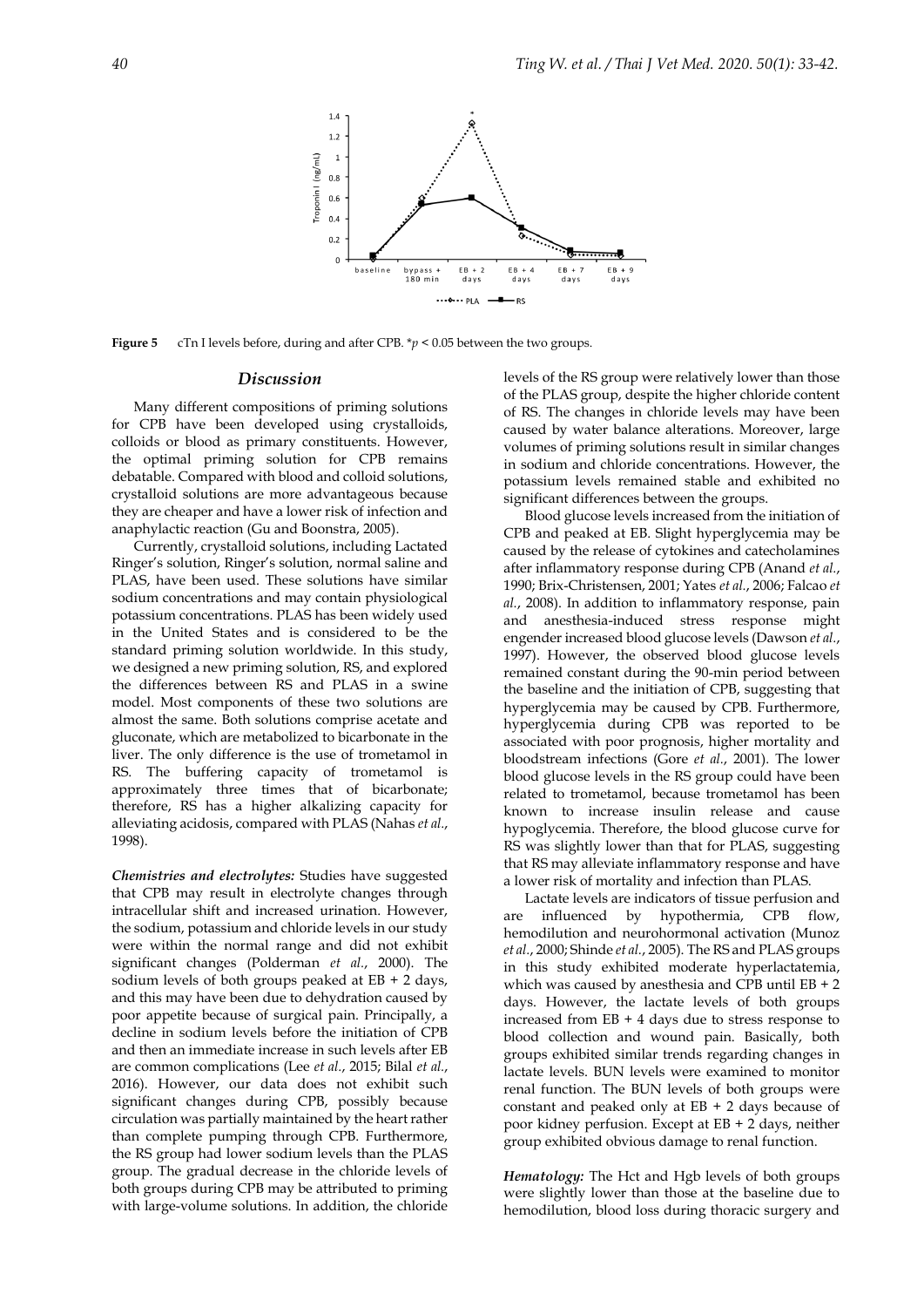the lack of blood transfusion after CPB. Furthermore, blood was collected from the surgical sites and pericardial cavity through suction and was infused back after CPB. Despite the decrease in Hct and Hgb levels caused by hemodilution, these levels remained stable in the RS group compared with the PLAS group.

*Blood gases:* Studies have revealed that CPB induces metabolic acidosis, which is associated with the acidbase balance in different priming solutions (Lilley, 2002; Himpe, 2003a) To prevent and alleviate acidosis, trometamol was used in RS. The present results reveal that pH values were higher than  $7.35$ ,  $PaCO<sub>2</sub>$  levels were within the normal range and  $HCO<sub>3</sub>$  levels were higher than 26 mmol/L during CPB, indicating uncompensated metabolic alkalosis. This phenomenon may be caused by the infusion of a large volume of  $HCO<sub>3</sub>$  that is metabolized from acetate and gluconate in both priming solutions. Notably, the pH values of the RS group were higher and more stable than those of the PLAS group. Despite metabolic alkalosis, the physiological parameters of neither group exhibited significant changes.

After surgery, the pH values were within the normal range and the  $PaCO<sub>2</sub>$  and  $HCO<sub>3</sub>$  levels were increased, signifying compensated respiratory acidosis. The major reason is abnormal  $CO<sub>2</sub>$  retention due to thoracic surgery. Theoretically, ventilators should be used to maintain gas exchange in the lungs. However, all pigs were weaned from ventilators and hypoventilation was observed due to low  $SO<sub>2</sub>$  after surgery. Notably, the pH values of the RS group were more stable than those of the PLAS group.

*cTnI:* cTnI is a biomarker released from cardiomyocytes; higher cTnI levels indicate myocardial injury. Therefore, higher cTnI levels in peripheral blood can result from CPB-induced hemodynamic changes (Thygesen *et al.*, 2010; Twerenbold *et al.*, 2012; Zymliński *et al.*, 2017). In clinical practice, cTnI levels increase at 3-12 hours after myocardial damage, peak at 24-48 hours, and finally return to normal levels at 5-14 days (Mohammed *et al.*, 2011). Our results indicate that RS causes less myocardial damage than PLAS. A possible explanation for this might be that RS has a higher alkalizing capacity for alleviating acidosis and contributes to improving organ micro-perfusion and reducing myocardial damage (Kimmoun *et al.*, 2015).

In conclusion, PLAS and RS priming solutions result in similar hemodynamic alterations. Both solutions alleviate metabolic acidosis during CPB. In addition, RS may cause less myocardium damage during CPB compared to PLAS. RS appears to be safe and feasible for use during CPB in pigs but further study of swine models is recommended for use in practice.

### *Acknowledgements*

This study was supported by grants from the National Science Council of Taiwan (MOST 104-2321- B-002-075).

## *References*

- Anand KJ, Hansen DD and Hickey PR 1990. Hormonal-metabolic stress responses in neonates undergoing cardiac surgery. Anesthesiology. 73: 661-670. DOI:10.1097/00000542-199010000-00012
- Bilal M, Haseeb A, Khan MH, Khetpal A, Saad M, Arshad MH, Dar MI, Hasan N, Rafiq R, Sherwani M, Abbas H, Sultan A and Inam M 2016. Assessment of Blood Glucose and Electrolytes during Cardiopulmonary Bypass in Diabetic and Non-Diabetic Patients of Pakistan. Glob J Health Sci. 8: 159-164. URL: https://www.ncbi.nlm.nih .gov/ pmc/articles/PMC5064073/
- Brix-Christensen V 2001. The systemic inflammatory response after cardiac surgery with cardiopulmonary bypass in children. Acta Anaesthesiol Scand. 45: 671-679. DOI:10.1034/j .1399-6576.2001.045006671.x
- Dawson PJ, Bjorksten AR, Blake DW and Goldblatt JC 1997. The effects of cardiopulmonary bypass on total and unbound plasma concentrations of propofol and midazolam. J Cardiothorac Vasc Anesth. 11: 556-561. DOI:10.1016/s1053-0770(97) 90003-3
- Falcao G, Ulate K, Kouzekanani K, Bielefeld MR and Rotta AT 2008. Impact of postoperative hyperglycemia following surgical repair of congenital cardiac defects. Pediatr Cardiol. 29: 628- 636. DOI:10.1007/s00246-007-9178-8
- Gore DC, Chinkes D, Heggers J, Herndon DN, Wolf SE and Desai M 2001. Association of hyperglycemia with increased mortality after severe burn injury. J Trauma. 51: 540-544. DOI:10.1097/00005373-200109000-00021
- Goto R, Tearle H, Steward DJ and Ashmore PG 1991. Myocardial edema and ventricular function after cardioplegia with added mannitol. Can J Anaesth. 38: 7-14. DOI:10.1007/BF03009156
- Gu YJ and Boonstra PW 2005. Selection of priming solutions for cardiopulmonary bypass in adults. Multimed Man Cardiothorac Surg. DOI:10.1510/ mmcts.2005.001198.
- Himpe D 2003a. Colloids versus crystalloids as priming solutions for ardiopulmonary bypass: a metaanalysis of prospective, randomised clinical trials. Acta Anaesthesiol Belg. 54: 207-215. URL: https://www.ncbi.nlm.nih.gov/books/NBK69885 /
- Himpe D, Neels H, De Hert S and Van Cauwelaert P 2003b. Adding lactate to the prime solution during hypothermic cardiopulmonary bypass: a quantitative acid-base analysis. Br J Anaesth. 90: 440-445. DOI:10.1093/bja/aeg084
- Kimmoun A, Novy E, Auchet T, Ducrocq N and Levy B 2015. Hemodynamic consequences of severe lactic acidosis in shock states: from bench to bedside. Critical care. 19: 175. DOI:10.1186/s13054- 015-0896-7
- Lee JJ, Kim YS and Jung HH 2015. Acute serum sodium concentration changes in pediatric patients undergoing cardiopulmonary bypass and the association with postoperative outcomes. Springerplus. 4: 641. DOI:10.1186/s40064-015-1436- 2.